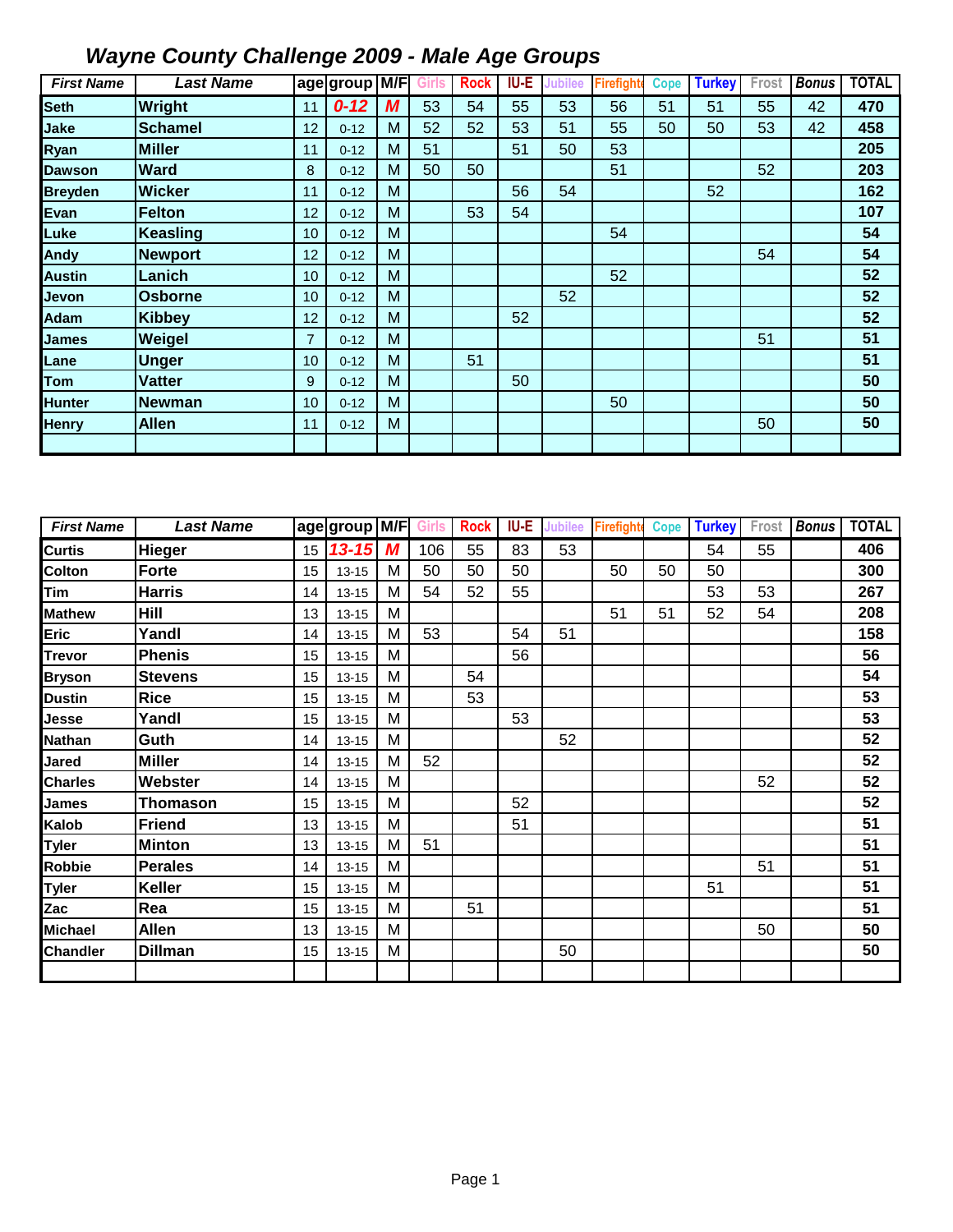| <b>First Name</b>   | <b>Last Name</b>  |    | age group M/F |   | <b>Girls</b> | <b>Rock</b> | IU-E | <b>Jubilee</b> | <b>Firefighte</b> | <b>Cope</b> | <b>Turkey</b> | Frost | <b>Bonus</b> | <b>TOTAL</b> |
|---------------------|-------------------|----|---------------|---|--------------|-------------|------|----------------|-------------------|-------------|---------------|-------|--------------|--------------|
| Zach                | <b>Burns</b>      | 18 | $16 - 18$     | M | 136          | 117         | 196  | 144            | 127               | 113         |               | 127   |              | 960          |
| Arin                | <b>Bowers</b>     | 16 | $16 - 18$     | M |              | 97          | 142  | 92             |                   |             |               |       |              | 331          |
| <b>Patrick</b>      | <b>Smith</b>      | 17 | $16 - 18$     | M | 50           | 54          | 59   | 54             |                   |             | 54            | 52    |              | 323          |
| <b>Taylor</b>       | Gray              | 17 | $16 - 18$     | M |              | 51          | 54   | 53             |                   |             | 58            |       |              | 216          |
| Jordan              | <b>Kearney</b>    | 18 | $16 - 18$     | M |              |             | 50   |                | 51                | 52          | 45            |       |              | 198          |
| <b>Todd</b>         | <b>Hewitt</b>     | 17 | $16 - 18$     | M |              | 137         | 61   |                |                   |             |               |       |              | 198          |
| Sam                 | <b>Lewis</b>      | 17 | $16 - 18$     | M |              |             | 169  |                |                   |             |               |       |              | 169          |
| <b>Austin</b>       | Vanbastelaer      | 18 | $16 - 18$     | M |              |             |      |                |                   |             | 122           |       |              | 122          |
| Joshua              | <b>Brown</b>      | 17 | $16 - 18$     | M |              |             | 115  |                |                   |             |               |       |              | 115          |
| Aaron               | <b>Myers</b>      | 17 | $16 - 18$     | M |              |             | 60   |                |                   |             | 53            |       |              | 113          |
| <b>Caleb</b>        | <b>King</b>       | 16 | $16 - 18$     | M |              | 52          | 57   |                |                   |             |               |       |              | 109          |
| Jeremy              | <b>Pierce</b>     | 16 | $16 - 18$     | M |              |             |      |                |                   |             | 55            | 53    |              | 108          |
| <b>Brett</b>        | <b>Singer</b>     | 17 | $16 - 18$     | M |              | 53          | 55   |                |                   |             |               |       |              | 108          |
| Joey                | <b>Verhasselt</b> | 18 | $16 - 18$     | M |              |             | 53   |                |                   |             |               | 51    |              | 104          |
| <b>Mitch</b>        | Wright            | 18 | $16 - 18$     | M |              |             |      | 52             |                   | 51          |               |       |              | 103          |
| Chad                | <b>Bell</b>       | 16 | $16 - 18$     | M |              |             | 51   |                |                   | 50          |               |       |              | 101          |
| Jake                | <b>Waltz</b>      | 17 | $16 - 18$     | M |              |             |      | 51             |                   |             |               | 45    |              | 96           |
| Thor                | <b>Smith</b>      | 17 | $16 - 18$     | M |              |             |      | 74             |                   |             |               |       |              | 74           |
| <b>Branden</b>      | <b>Arnett</b>     | 18 | $16 - 18$     | M |              |             | 62   |                |                   |             |               |       |              | 62           |
| Joshua              | <b>Allen</b>      | 18 | $16 - 18$     | M |              |             | 58   |                |                   |             |               |       |              | 58           |
| Rodney              | Richardson        | 18 | $16 - 18$     | M |              | 58          |      |                |                   |             |               |       |              | 58           |
| Kyler               | <b>Burch</b>      | 16 | $16 - 18$     | M |              | 57          |      |                |                   |             |               |       |              | 57           |
| <b>Shaun</b>        | <b>Sizemore</b>   | 17 | $16 - 18$     | M |              |             |      |                |                   |             | 57            |       |              | 57           |
| Zack                | <b>Moore</b>      | 16 | $16 - 18$     | M |              |             |      |                |                   |             | 56            |       |              | 56           |
| <b>Eric</b>         | <b>Sanders</b>    | 17 | $16 - 18$     | M |              |             |      | 56             |                   |             |               |       |              | 56           |
| <b>Hunter</b>       | Lambright         | 18 | $16 - 18$     | M |              | 56          |      |                |                   |             |               |       |              | 56           |
| <b>Derrick</b>      | Lowhorn           | 18 | $16 - 18$     | M |              |             | 56   |                |                   |             |               |       |              | 56           |
| <b>Chris</b>        | <b>Justice</b>    | 17 | $16 - 18$     | M |              |             |      | 55             |                   |             |               |       |              | 55           |
| Josh                | <b>Nobbe</b>      | 17 | $16 - 18$     | M |              | 55          |      |                |                   |             |               |       |              | 55           |
| <b>Turner</b>       | <b>Ritchie</b>    | 18 | $16 - 18$     | M |              |             |      |                |                   |             |               | 54    |              | 54           |
| <b>Adam</b>         | <b>Deckard</b>    | 16 | $16 - 18$     | M |              |             |      |                |                   |             | 52            |       |              | 52           |
| <b>Devin</b>        | <b>Stockton</b>   | 16 | $16 - 18$     | M |              |             | 52   |                |                   |             |               |       |              | 52           |
| <b>Carter</b>       | <b>Harlan</b>     | 17 | $16 - 18$     | M |              |             |      |                |                   |             | 51            |       |              | 51           |
| Paul                | <b>Hellwarth</b>  | 16 | $16 - 18$     | M |              |             |      | 50             |                   |             |               |       |              | 50           |
| <b>Ethan</b>        | <b>Taylor</b>     | 16 | $16 - 18$     | M |              | 50          |      |                |                   |             |               |       |              | 50           |
| <b>Christonpher</b> | <b>Jansen</b>     | 17 | $16 - 18$     | M |              |             |      |                |                   |             |               | 50    |              | 50           |
| Ryan                | <b>Carman</b>     | 18 | $16 - 18$     | M |              |             |      |                |                   |             | 50            |       |              | 50           |
| <b>Alton</b>        | <b>Ward</b>       | 18 | $16 - 18$     | M |              |             |      |                | 50                |             |               |       |              | 50           |
|                     |                   |    |               |   |              |             |      |                |                   |             |               |       |              |              |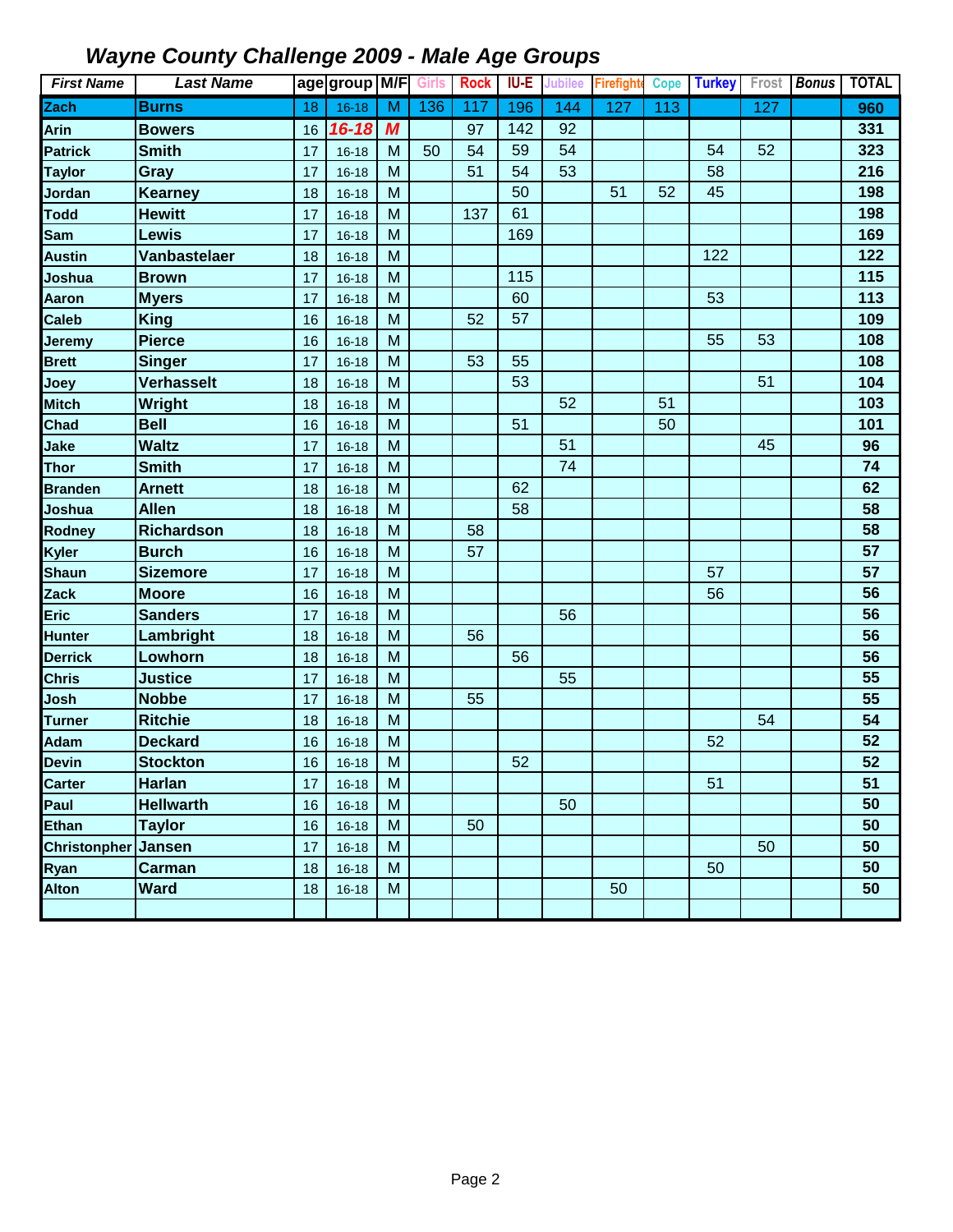| <b>First Name</b>  | <b>Last Name</b> |    | age group M/F Girls Rock |   |    |    | <b>IU-E</b> | <b>Jubilee</b> | <b>Firefighte</b> | <b>Cope</b> | <b>Turkey</b> | Frost | <b>Bonus</b> | <b>TOTAL</b> |
|--------------------|------------------|----|--------------------------|---|----|----|-------------|----------------|-------------------|-------------|---------------|-------|--------------|--------------|
| Sean               | <b>Kennedy</b>   | 22 | 19-24                    | M |    |    |             | 107            | 101               |             | 161           | 161   |              | 530          |
| Garrett            | <b>Singer</b>    | 19 | 19-24                    | M | 52 | 53 | 57          | 54             | 54                | 78          | 53            | 63    | 42           | 506          |
| Logan              | <b>Seals</b>     | 20 | 19-24                    | M | 53 | 56 | 59          | 55             | 55                | 65          | 54            | 62    | 42           | 501          |
| Ray                | <b>Seals</b>     | 21 | 19-24                    | M | 51 | 52 | 58          | 53             | 52                | 51          | 52            | 59    | 42           | 470          |
| Kyle               | <b>Frost</b>     | 21 | 19-24                    | M | 50 | 50 | 55          | 52             | 50                | 50          | 51            | 55    | 42           | 455          |
| Jonathan           | <b>Strong</b>    | 19 | 19-24                    | M | 54 | 54 | 60          |                | 53                | 52          |               |       |              | 273          |
| Vince              | <b>Taylor</b>    | 23 | 19-24                    | M |    |    |             |                |                   |             | 55            | 112   |              | 167          |
| Jonathan           | Geise            | 20 | 19-24                    | M |    |    |             | 50             |                   |             | 50            | 51    |              | 151          |
| Sean               | Vance            | 19 | 19-24                    | M |    |    |             | 51             |                   |             |               | 53    |              | 104          |
| <b>Tyler</b>       | <b>Maupin</b>    | 19 | 19-24                    | M | 72 |    |             |                |                   |             |               |       |              | 72           |
| Geer               | Gillespie        | 20 | 19-24                    | M |    |    |             |                |                   |             |               | 61    |              | 61           |
| Matt               | <b>Beaty</b>     | 21 | 19-24                    | M |    |    |             |                |                   |             |               | 60    |              | 60           |
| William            | <b>Taylor</b>    | 23 | 19-24                    | M |    |    |             |                |                   |             |               | 58    |              | 58           |
| Taichi             | Shinohara        | 21 | 19-24                    | M |    |    |             |                |                   |             |               | 57    |              | 57           |
| Jesus              | <b>Jimenez</b>   | 20 | 19-24                    | M |    |    |             |                |                   |             |               | 56    |              | 56           |
| <b>Bartholomew</b> | <b>Bischoff</b>  | 23 | 19-24                    | M |    |    | 56          |                |                   |             |               |       |              | 56           |
| Jacob              | <b>Frame</b>     | 20 | 19-24                    | M |    | 55 |             |                |                   |             |               |       |              | 55           |
| Phillip            | Pinegar          | 20 | 19-24                    | M |    |    |             |                |                   |             |               | 54    |              | 54           |
| Adam               | <b>Batstone</b>  | 24 | 19-24                    | M |    |    | 54          |                |                   |             |               |       |              | 54           |
| Grahm              | <b>Selm</b>      | 24 | 19-24                    | M |    |    | 53          |                |                   |             |               |       |              | 53           |
| Alex               | <b>Miles</b>     | 21 | 19-24                    | M |    |    | 52          |                |                   |             |               |       |              | 52           |
| Jameson            | <b>Duke</b>      | 23 | 19-24                    | M |    |    |             |                |                   |             |               | 52    |              | 52           |
| <b>Brett</b>       | <b>Barker</b>    | 20 | 19-24                    | M |    |    |             |                | 51                |             |               |       |              | 51           |
| Wesley             | Freeman          | 21 | 19-24                    | M |    | 51 |             |                |                   |             |               |       |              | 51           |
| <b>Steve</b>       | Fryman           | 24 | 19-24                    | M |    |    | 51          |                |                   |             |               |       |              | 51           |
| Grant              | <b>Michael</b>   | 20 | 19-24                    | M |    |    |             |                |                   |             |               | 50    |              | 50           |
| Aaron              | <b>Bischoff</b>  | 24 | 19-24                    | M |    |    | 50          |                |                   |             |               |       |              | 50           |
|                    |                  |    |                          |   |    |    |             |                |                   |             |               |       |              |              |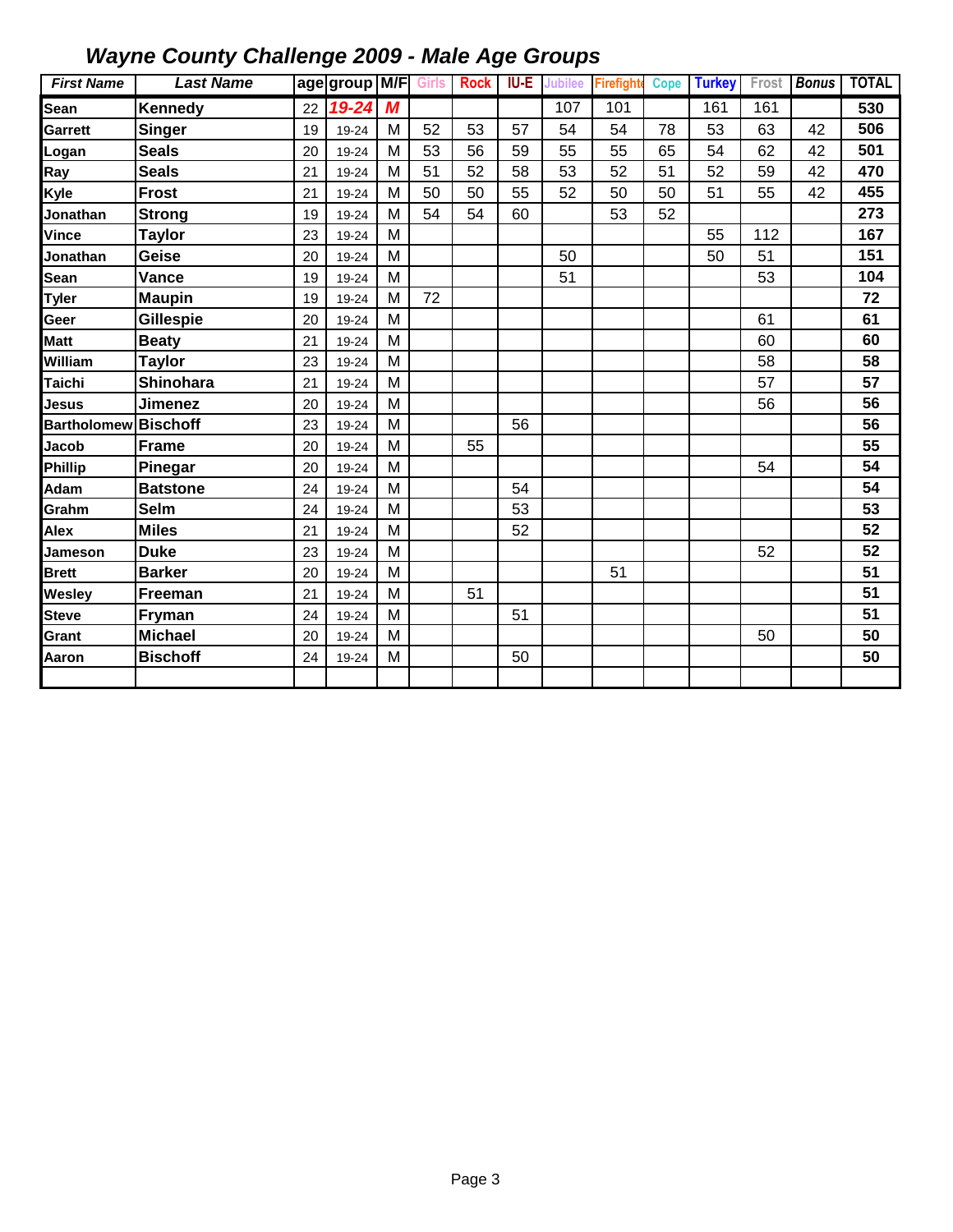| <b>First Name</b> | <b>Last Name</b> |    | age group M/F |   | <b>Girls</b> | <b>Rock</b> | IU-E | <b>Jubilee</b> | <b>Firefight</b> | <b>Cope</b> | <b>Turkey</b> | Frost | <b>Bonus</b> | <b>TOTAL</b> |
|-------------------|------------------|----|---------------|---|--------------|-------------|------|----------------|------------------|-------------|---------------|-------|--------------|--------------|
| <b>Scott</b>      | Meinardi         | 28 | 25-29         | M | 54           | 53          | 56   | 57             | 56               | 89          | 54            | 55    | 42           | 516          |
| Seth              | <b>Bischoff</b>  | 28 | $25 - 29$     | M | 50           |             | 52   | 52             | 51               | 52          | 53            | 53    |              | 363          |
| <b>Russ</b>       | <b>Uhte</b>      | 28 | $25 - 29$     | M |              |             |      | 51             | 50               | 51          | 51            | 52    |              | 255          |
| Reuben            | <b>McCracken</b> | 25 | $25 - 29$     | M |              | 52          | 54   | 56             | 55               |             |               |       |              | 217          |
| Wibe              | <b>Fokkink</b>   | 28 | $25 - 29$     | M | 52           | 51          |      |                |                  |             |               | 54    |              | 157          |
| Philip            | <b>Fetro</b>     | 27 | $25 - 29$     | M |              |             |      |                | 117              |             |               |       |              | 117          |
| <b>Matt</b>       | <b>Bailey</b>    | 25 | $25 - 29$     | M | 53           |             |      | 55             |                  |             |               |       |              | 108          |
| <b>Rich</b>       | <b>Allen</b>     | 27 | $25 - 29$     | M |              |             |      | 53             |                  |             | 52            |       |              | 105          |
| Josh              | <b>Chenoweth</b> | 29 | $25 - 29$     | M | 51           |             |      |                | 53               |             |               |       |              | 104          |
| <b>Brad</b>       | <b>Saylor</b>    | 25 | $25 - 29$     | M |              |             | 50   | 50             |                  |             |               |       |              | 100          |
| Jimmie            | <b>Haager</b>    | 28 | $25 - 29$     | M |              |             |      |                |                  |             |               | 56    |              | 56           |
| <b>Daniel</b>     | <b>Chew</b>      | 27 | $25 - 29$     | M |              |             | 55   |                |                  |             |               |       |              | 55           |
| Dustin            | Lindley          | 27 | $25 - 29$     | M |              |             |      | 54             |                  |             |               |       |              | 54           |
| <b>Matt</b>       | <b>Camden</b>    | 29 | $25 - 29$     | M |              |             |      |                | 54               |             |               |       |              | 54           |
| Michael           | <b>Payne</b>     | 28 | $25 - 29$     | M |              |             | 53   |                |                  |             |               |       |              | 53           |
| Greg              | <b>Turner</b>    | 29 | $25 - 29$     | M |              |             |      |                | 52               |             |               |       |              | 52           |
| Jeff              | <b>Manning</b>   | 27 | $25 - 29$     | M |              |             | 51   |                |                  |             |               |       |              | 51           |
| <b>Michael</b>    | Light            | 28 | $25 - 29$     | M |              |             |      |                |                  |             |               | 51    |              | 51           |
| <b>Nate</b>       | <b>Osborne</b>   | 25 | $25 - 29$     | M |              |             |      |                |                  | 50          |               |       |              | 50           |
| <b>Adam</b>       | <b>Cobb</b>      | 26 | $25 - 29$     | M |              | 50          |      |                |                  |             |               |       |              | 50           |
| Aaron             | <b>Stiner</b>    | 26 | $25 - 29$     | M |              |             |      |                |                  |             | 50            |       |              | 50           |
| <b>Brian</b>      | <b>Oakes</b>     | 29 | $25 - 29$     | M |              |             |      |                |                  |             |               | 50    |              | 50           |
|                   |                  |    |               |   |              |             |      |                |                  |             |               |       |              |              |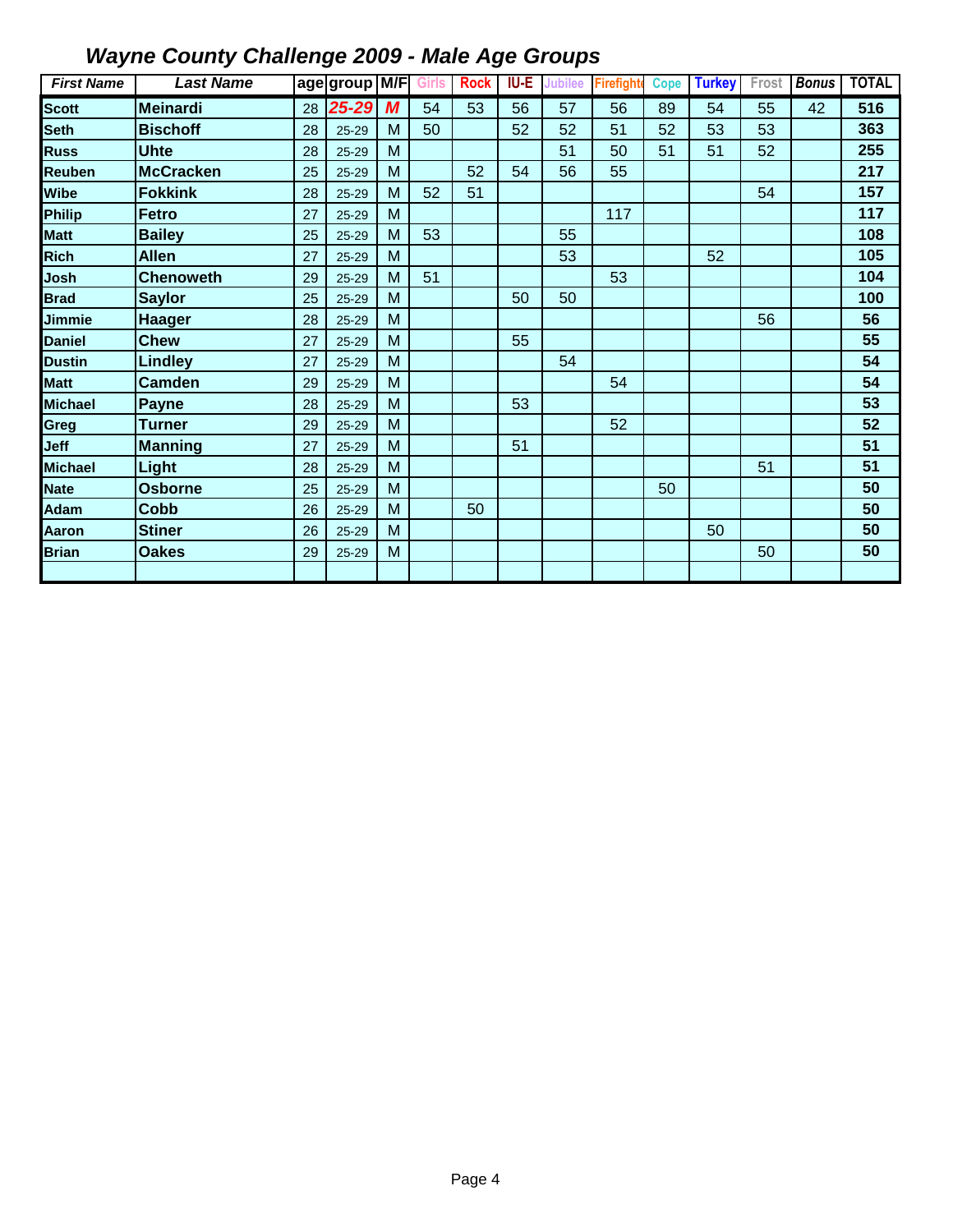| <b>First Name</b> | <b>Last Name</b> |    | age group M/F |   | Girls           | <b>Rock</b> | IU-E | Jubilee | <b>Firefight</b> | <b>Cope</b> | <b>Turkey</b> | Frost | <b>Bonus</b> | <b>TOTAL</b> |
|-------------------|------------------|----|---------------|---|-----------------|-------------|------|---------|------------------|-------------|---------------|-------|--------------|--------------|
| <b>Matthew</b>    | <b>Sheard</b>    | 31 | $30 - 34$     | M | $\overline{54}$ | 59          | 63   | 54      | 70               | 105         | 55            | 63    | 42           | 565          |
| Craig             | Weigel           | 31 | 30-34         | M | 52              | 55          | 60   | 53      | 53               | 56          | 54            | 61    | 42           | 486          |
| <b>Mark</b>       | Cox              | 32 | 30-34         | M | 50              | 53          | 54   | 52      | 51               | 52          | 50            | 56    | 42           | 460          |
| Adam              | <b>Scott</b>     | 34 | 30-34         | M | 51              |             | 56   |         | 52               | 55          | 53            | 60    |              | 327          |
| Kevin             | <b>Lingg</b>     | 33 | 30-34         | M |                 | 54          | 57   |         |                  |             | 52            | 58    |              | 221          |
| <b>Brooks</b>     | <b>Tyre</b>      | 31 | 30-34         | M |                 |             | 52   | 51      |                  | 53          | 51            |       |              | 207          |
| <b>Dave</b>       | <b>Snow</b>      | 32 | 30-34         | M | 53              | 57          | 61   |         |                  |             |               |       |              | 171          |
| <b>Matthew</b>    | Herrmann         | 32 | 30-34         | M |                 | 58          | 62   |         |                  |             |               |       |              | 120          |
| JR                | <b>McMullen</b>  | 30 | 30-34         | M |                 | 52          | 53   |         |                  |             |               |       |              | 105          |
| Andy              | <b>Frazier</b>   | 30 | 30-34         | M |                 |             |      | 50      |                  | 50          |               |       |              | 100          |
| <b>Steve</b>      | <b>Casebolt</b>  | 31 | 30-34         | M |                 |             |      |         |                  |             |               | 62    |              | 62           |
| Anton             | <b>Payne</b>     | 31 | 30-34         | M |                 |             | 59   |         |                  |             |               |       |              | 59           |
| <b>Brett</b>      | <b>Guiley</b>    | 33 | 30-34         | M |                 |             |      |         |                  |             |               | 59    |              | 59           |
| Jason             | <b>Brubaker</b>  | 34 | 30-34         | M |                 |             | 58   |         |                  |             |               |       |              | 58           |
| <b>Mark</b>       | <b>Stosberg</b>  | 33 | 30-34         | M |                 |             |      |         |                  |             |               | 57    |              | 57           |
| Chad              | <b>McFarland</b> | 30 | 30-34         | M |                 | 56          |      |         |                  |             |               |       |              | 56           |
| Jason             | Whitney          | 31 | 30-34         | M |                 |             |      |         |                  |             |               | 55    |              | 55           |
| <b>Damien</b>     | <b>Nevoret</b>   | 33 | 30-34         | M |                 |             | 55   |         |                  |             |               |       |              | 55           |
| <b>Samuel</b>     | Garman           | 30 | 30-34         | M |                 |             |      |         |                  | 54          |               |       |              | 54           |
| Greg              | Ingram           | 31 | 30-34         | M |                 |             |      |         | 54               |             |               |       |              | 54           |
| Joseph            | Wilmot           | 33 | 30-34         | M |                 |             |      |         |                  |             |               | 54    |              | 54           |
| <b>Scott</b>      | Clayton          | 32 | 30-34         | M |                 |             |      |         |                  |             |               | 53    |              | 53           |
| Peter             | Zaleski          | 34 | 30-34         | M |                 |             |      |         |                  |             |               | 52    |              | 52           |
| Peter             | <b>Morey</b>     | 31 | 30-34         | M |                 |             | 51   |         |                  |             |               |       |              | 51           |
| Phil              | Quinn            | 33 | 30-34         | M |                 |             |      |         |                  |             |               | 51    |              | 51           |
| Vernon            | <b>Redd</b>      | 33 | 30-34         | M |                 |             |      |         |                  | 51          |               |       |              | 51           |
| <b>Dave</b>       | Hunteman         | 34 | 30-34         | M |                 | 51          |      |         |                  |             |               |       |              | 51           |
| <b>Stephen</b>    | <b>Clark</b>     | 31 | 30-34         | M |                 | 50          |      |         |                  |             |               |       |              | 50           |
| Zach              | <b>Hawk</b>      | 31 | 30-34         | M |                 |             |      |         | 50               |             |               |       |              | 50           |
| Ryan              | Wotherspoon      | 33 | 30-34         | M |                 |             |      |         |                  |             |               | 50    |              | 50           |
| John              | <b>Proctor</b>   | 34 | 30-34         | M |                 |             | 50   |         |                  |             |               |       |              | 50           |
|                   |                  |    |               |   |                 |             |      |         |                  |             |               |       |              |              |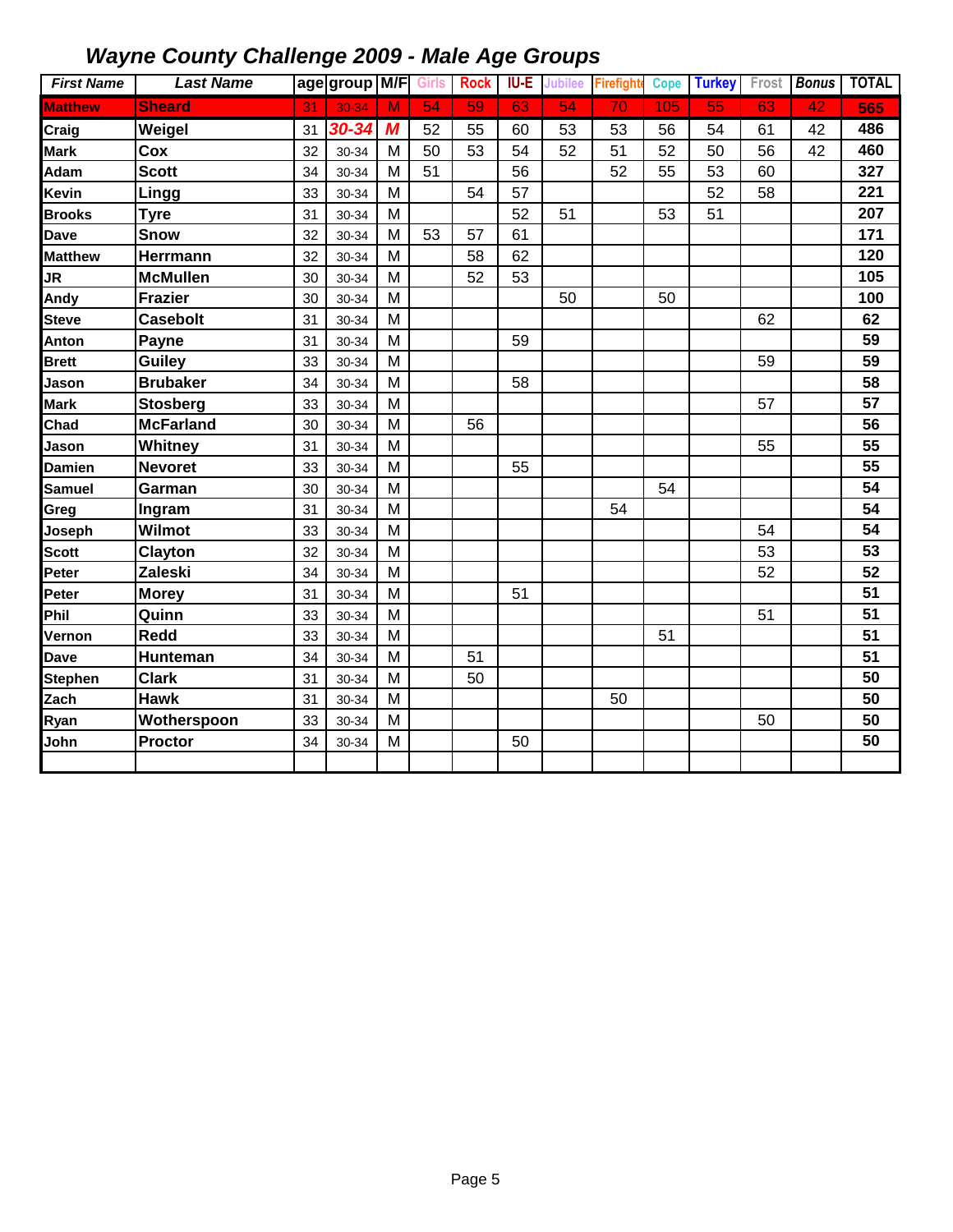| <b>First Name</b>  | <b>Last Name</b>   |    | age group M/F |   | <b>Girls</b> | <b>Rock</b> | <b>IU-E</b> | Jubilee | <b>Firefight</b> | <b>Cope</b> | <b>Turkey</b> | Frost | <b>Bonus</b> | <b>TOTAL</b> |
|--------------------|--------------------|----|---------------|---|--------------|-------------|-------------|---------|------------------|-------------|---------------|-------|--------------|--------------|
| <b>Michael</b>     | <b>Mull</b>        | 35 | 35-39         | M | 57           | 55          | 58          | 58      | 53               | 54          | 52            | 55    | 42           | 484          |
| <b>Brad</b>        | <b>Pitcher</b>     | 39 | 35-39         | M | 58           | 54          | 55          | 56      | 52               | 53          | 50            | 54    | 42           | 474          |
| Jay                | <b>Day</b>         | 38 | 35-39         | M | 54           | 52          | 53          |         | 51               | 52          | 51            | 53    |              | 366          |
| George             | <b>Sowers</b>      | 38 | 35-39         | M | 59           |             | 57          |         | 54               | 55          | 54            | 57    |              | 336          |
| Jason              | <b>Newport</b>     | 38 | 35-39         | M |              |             |             |         |                  |             | 139           | 179   |              | 318          |
| <b>Brian</b>       | <b>Schleeper</b>   | 37 | 35-39         | M | 45           |             |             | 57      |                  |             | 53            | 56    |              | 211          |
| Chad               | <b>Ward</b>        | 35 | 35-39         | M | 53           | 51          |             |         |                  |             |               | 50    |              | 154          |
| Keith              | <b>Morey</b>       | 35 | 35-39         | M |              |             | 50          | 51      |                  | 50          |               |       |              | 151          |
| <b>Duane</b>       | <b>Fry</b>         | 37 | 35-39         | M | 51           | 50          |             | 50      |                  |             |               |       |              | 151          |
| <b>Shane</b>       | <b>Kirkpatrick</b> | 38 | 35-39         | M |              |             | 60          | 59      |                  |             |               |       |              | 119          |
| <b>Todd</b>        | Zimmerman          | 36 | 35-39         | M | 60           | 56          |             |         |                  |             |               |       |              | 116          |
| <b>Brian</b>       | <b>Hewitt</b>      | 36 | 35-39         | M |              | 53          | 56          |         |                  |             |               |       |              | 109          |
| John               | <b>Kuhn</b>        | 38 | 35-39         | M | 55           |             |             | 53      |                  |             |               |       |              | 108          |
| Tom                | <b>Schamel</b>     | 38 | 35-39         | M | 50           | 45          |             |         |                  |             |               |       |              | 95           |
| <b>Scott</b>       | <b>Hess</b>        | 38 | 35-39         | M | 61           |             |             |         |                  |             |               |       |              | 61           |
| <b>Brian</b>       | <b>Martin</b>      | 39 | 35-39         | M |              |             | 59          |         |                  |             |               |       |              | 59           |
| <b>Shawn</b>       | <b>Miller</b>      | 37 | 35-39         | M |              |             |             |         |                  |             |               | 58    |              | 58           |
| <b>Brian</b>       | <b>Barker</b>      | 38 | 35-39         | M | 56           |             |             |         |                  |             |               |       |              | 56           |
| Eric               | <b>Seward</b>      | 39 | 35-39         | M |              |             |             | 55      |                  |             |               |       |              | 55           |
| <b>Chris</b>       | <b>Conner</b>      | 35 | 35-39         | M |              |             |             | 54      |                  |             |               |       |              | 54           |
| Bill               | Quigg              | 37 | 35-39         | M |              |             | 54          |         |                  |             |               |       |              | 54           |
| Kelly              | <b>Sells</b>       | 37 | 35-39         | M |              |             |             | 52      |                  |             |               |       |              | 52           |
| Tom                | <b>Avery</b>       | 38 | 35-39         | M |              |             | 52          |         |                  |             |               |       |              | 52           |
| <b>Robbie</b>      | Geise              | 38 | 35-39         | M | 52           |             |             |         |                  |             |               |       |              | 52           |
| <b>Dennis</b>      | <b>Nicholson</b>   | 38 | 35-39         | M |              |             |             |         |                  |             |               | 52    |              | 52           |
| <b>Andrew</b>      | <b>Tyre</b>        | 35 | 35-39         | M |              |             |             |         |                  | 51          |               |       |              | 51           |
| <b>Christopher</b> | <b>Altwies</b>     | 37 | 35-39         | M |              |             | 51          |         |                  |             |               |       |              | 51           |
| <b>James</b>       | <b>Townsend</b>    | 38 | 35-39         | M |              |             |             |         |                  |             |               | 51    |              | 51           |
| <b>Troy</b>        | <b>Reiboldt</b>    | 35 | 35-39         | M |              |             |             |         |                  | 50          |               |       |              | 50           |
| Jeff               | <b>Cornett</b>     | 39 | 35-39         | M |              |             |             |         | 50               |             |               |       |              | 50           |
|                    |                    |    |               |   |              |             |             |         |                  |             |               |       |              |              |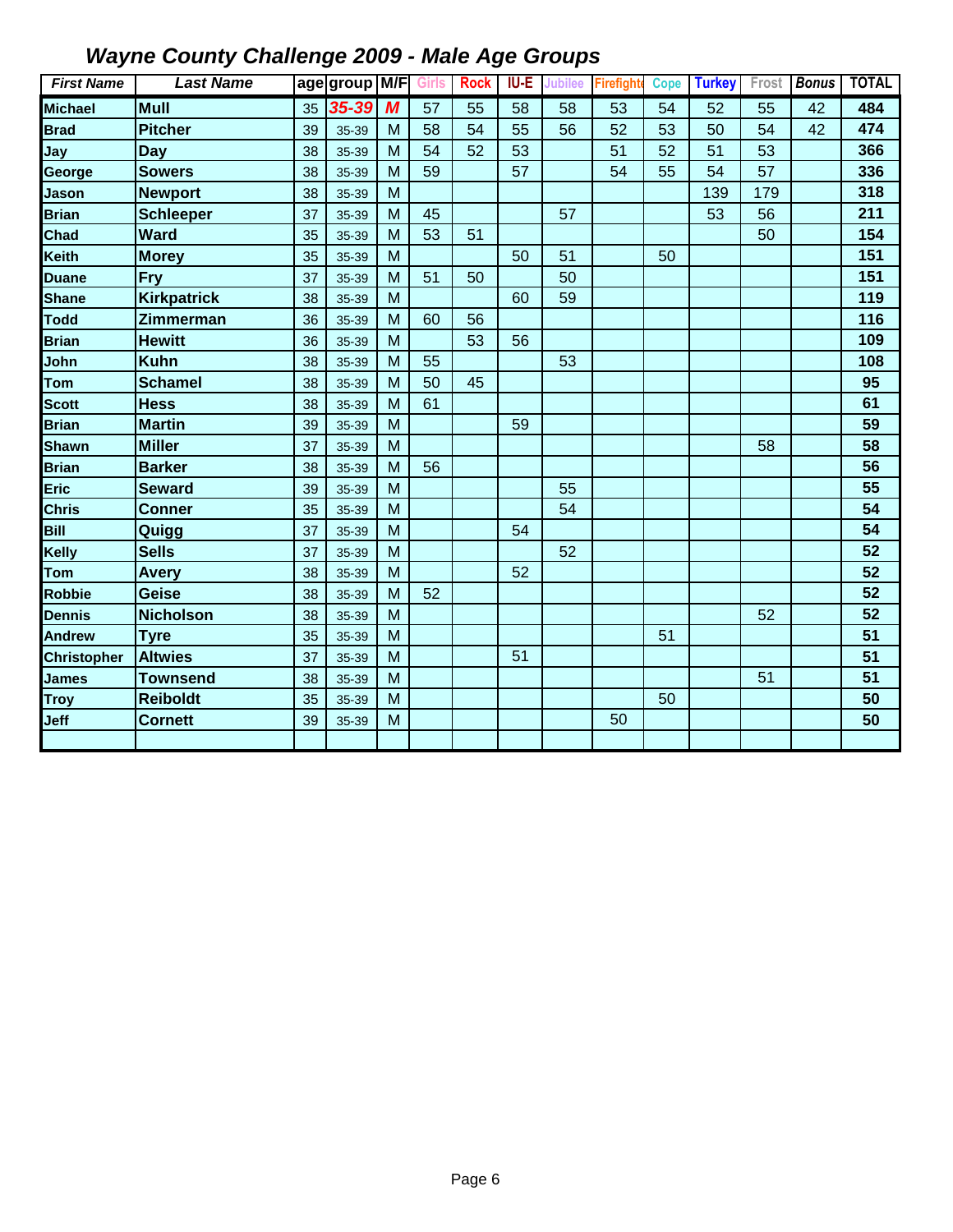| <b>First Name</b>      | <b>Last Name</b>   |    | age group M/F Girls Rock |                         |                 |                 |                 |                 | <b>IU-E</b> Jubilee Firefight |                 | Cope Turkey     |                 | Frost <b>Bonus</b> | <b>TOTAL</b>    |
|------------------------|--------------------|----|--------------------------|-------------------------|-----------------|-----------------|-----------------|-----------------|-------------------------------|-----------------|-----------------|-----------------|--------------------|-----------------|
| <b>Kevin</b>           | <b>Shelley</b>     | 43 | 40-44                    | M                       | 50              | 50              | 52              | 50              | 50                            | 50              | 50              | 50              | 42                 | 444             |
| <b>Mike</b>            | <b>Elleman</b>     | 40 | $40 - 44$                | M                       | 127             | 156             |                 |                 |                               | 45              | 109             |                 |                    | 437             |
| Rory                   | <b>Helms</b>       | 41 | $40 - 44$                | M                       | 58              |                 | 59              |                 | 85                            |                 | 65              | 84              |                    | 351             |
| Keith                  | Webster            | 44 | $40 - 44$                | M                       | $\overline{56}$ | 58              | $\overline{55}$ | 53              |                               |                 |                 | 57              |                    | 279             |
| Don                    | <b>Heaslip</b>     | 42 | $40 - 44$                | M                       | $\overline{55}$ | $\overline{59}$ | $\overline{56}$ | $\overline{51}$ | 53                            |                 |                 |                 |                    | 274             |
| Jeff                   | Cooley             | 41 | $40 - 44$                | M                       |                 | 60              | 58              |                 | $\overline{54}$               |                 |                 | 59              |                    | 231             |
| <b>Darin</b>           | <b>Dubbs</b>       | 40 | $40 - 44$                | M                       | 54              | 57              |                 |                 |                               | 53              |                 | $\overline{55}$ |                    | 219             |
| <b>Terry</b>           | Yandl              | 43 | $40 - 44$                | M                       | $\overline{57}$ |                 |                 | 55              |                               |                 | 87              |                 |                    | 199             |
| Kenneth                | Wedig              | 44 | $40 - 44$                | M                       |                 |                 | 57              | $\overline{54}$ |                               |                 | 63              |                 |                    | 174             |
| Joel                   | <b>Flora</b>       | 41 | 40-44                    | M                       |                 | 55              |                 |                 |                               |                 | $\overline{59}$ | 56              |                    | 170             |
| Todd                   | <b>Barker</b>      | 44 | 40-44                    | M                       | 51              | 51              |                 |                 |                               |                 | 62              |                 |                    | 164             |
| Geoff                  | <b>Williams</b>    | 40 | 40-44                    | M                       | $\overline{53}$ | 56              | 54              |                 |                               |                 |                 |                 |                    | 163             |
| <b>Chris</b>           | <b>Teague</b>      | 40 | 40-44                    | M                       |                 |                 |                 | 124             |                               |                 |                 |                 |                    | 124             |
| Jimmy                  | <b>Hisle</b>       | 42 | 40-44                    | M                       |                 |                 |                 |                 |                               |                 | 61              | 58              |                    | 119             |
| <b>Mark</b>            | <b>Van Buskirk</b> | 42 | 40-44                    | $\overline{M}$          |                 |                 |                 |                 |                               | 54              | $\overline{58}$ |                 |                    | 112             |
| Leon                   | <b>Wolmarans</b>   | 43 | 40-44                    | $\overline{M}$          |                 |                 |                 |                 |                               | $\overline{52}$ | $\overline{55}$ |                 |                    | 107             |
| Walter                 | <b>Evans</b>       | 44 | $40 - 44$                | $\overline{M}$          |                 |                 |                 |                 |                               |                 | $\overline{54}$ | $\overline{53}$ |                    | 107             |
| <b>Rick</b>            | <b>Bolser</b>      | 40 | $40 - 44$                | $\overline{\mathsf{M}}$ | $\overline{52}$ | 53              |                 |                 |                               |                 |                 |                 |                    | 105             |
| <b>Steve</b>           | Lair               | 42 | 40-44                    | M                       |                 | $\overline{52}$ | $\overline{53}$ |                 |                               |                 |                 |                 |                    | 105             |
| <b>Mark</b>            | <b>Bouford</b>     | 40 | $40 - 44$                | M                       |                 |                 |                 |                 |                               | 51              |                 | 51              |                    | 102             |
| <b>Daniel</b>          | <b>Campbell</b>    | 44 | $40 - 44$                | M                       |                 |                 |                 |                 |                               |                 | 64              |                 |                    | 64              |
| Jerry                  | <b>Pierce</b>      | 43 | 40-44                    | M                       |                 |                 |                 |                 |                               |                 | 60              |                 |                    | 60              |
| Roger                  | Golden             | 42 | 40-44                    | M                       |                 |                 |                 |                 |                               |                 | 57              |                 |                    | 57              |
| Adam                   | Carman             | 44 | 40-44                    | M                       |                 |                 |                 |                 |                               |                 | 56              |                 |                    | 56              |
| <b>Brad</b>            | Lambright          | 43 | 40-44                    | M                       |                 | 54              |                 |                 |                               |                 |                 |                 |                    | 54              |
| <b>Chris</b>           | <b>Williams</b>    | 43 | 40-44                    | M                       |                 |                 |                 |                 |                               |                 |                 | 54              |                    | 54              |
| Jim                    | <b>Tanner</b>      | 41 | 40-44                    | $\overline{M}$          |                 |                 |                 |                 |                               |                 | 53              |                 |                    | 53              |
| <b>Nate</b>            | Lamar              | 41 | 40-44                    | $\overline{M}$          |                 |                 |                 | $\overline{52}$ |                               |                 |                 |                 |                    | 52              |
| Kevin                  | <b>Moistner</b>    | 41 | 40-44                    | M                       |                 |                 |                 |                 | 52                            |                 |                 |                 |                    | 52              |
| Robbo                  | Robinson           | 42 | 40-44                    | M                       |                 |                 |                 |                 |                               |                 |                 | 52              |                    | 52              |
| Gary                   | Vadakin            | 43 | 40-44                    | M                       |                 |                 |                 |                 |                               |                 | 52              |                 |                    | 52              |
| <b>Mike</b>            | Fegter             | 40 | 40-44                    | M                       |                 |                 | 51              |                 |                               |                 |                 |                 |                    | $\overline{51}$ |
| Rodney                 | <b>Isaacs</b>      | 41 | 40-44                    | M                       |                 |                 |                 |                 |                               |                 | 51              |                 |                    | 51              |
| $\overline{\text{RJ}}$ | <b>Seiple</b>      | 44 | 40-44                    | M                       |                 |                 |                 |                 | 51                            |                 |                 |                 |                    | 51              |
| <b>Thomas</b>          | <b>Vatter</b>      | 40 | $40 - 44$                | M                       |                 |                 | 50              |                 |                               |                 |                 |                 |                    | 50              |
|                        |                    |    |                          |                         |                 |                 |                 |                 |                               |                 |                 |                 |                    |                 |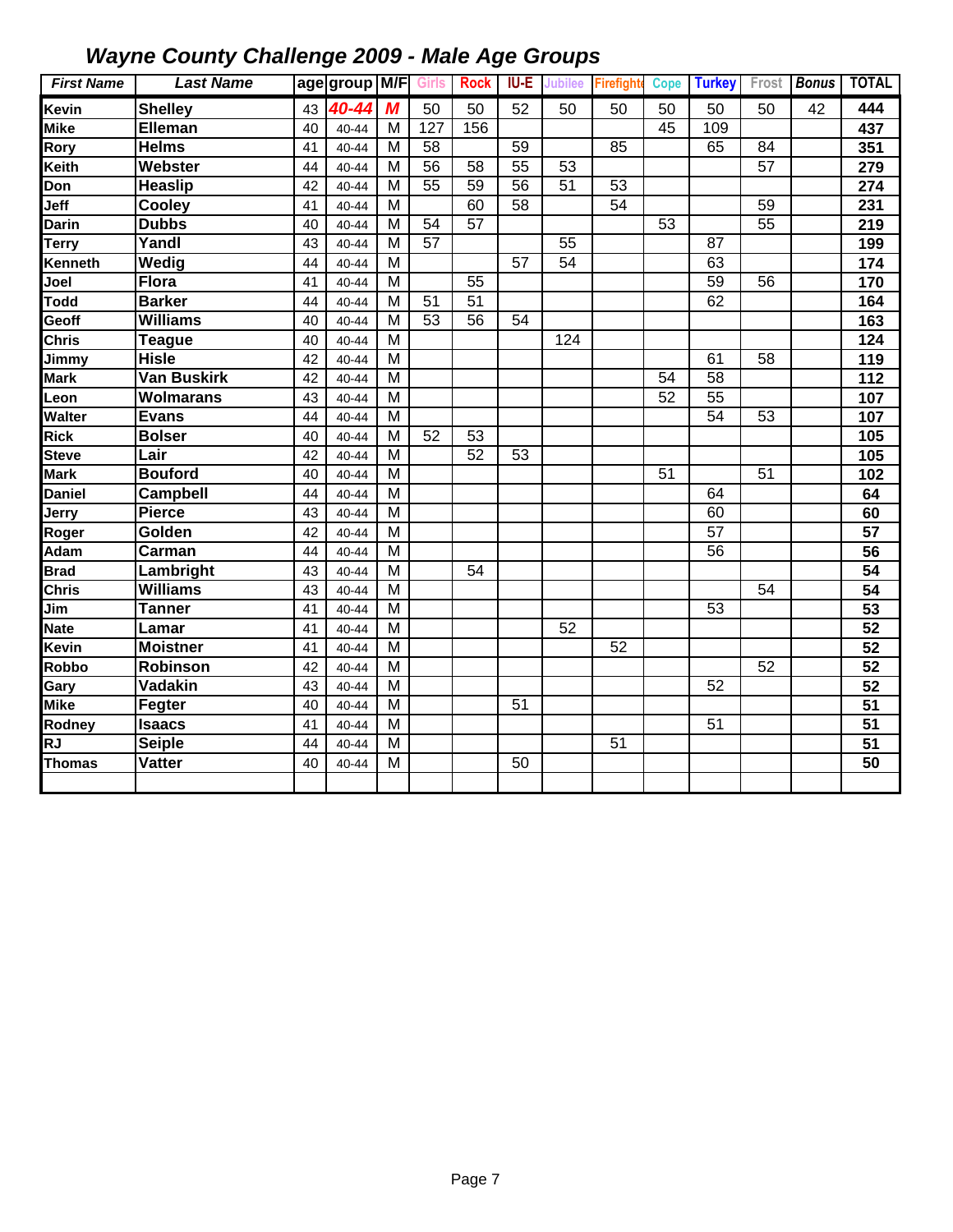| <b>First Name</b> | <b>Last Name</b>    |                 | age group M/F Girls |                |                 | <b>Rock</b>     | <b>IU-E</b>     | <b>Jubilee</b>  | <b>Firefight</b> | Cope            | <b>Turkey</b>   | Frost           | <b>Bonus</b>    | <b>TOTAL</b>      |
|-------------------|---------------------|-----------------|---------------------|----------------|-----------------|-----------------|-----------------|-----------------|------------------|-----------------|-----------------|-----------------|-----------------|-------------------|
| <b>Dale</b>       | <b>Bolser</b>       | 49              | 45-49               | M              | 66              | 61              | 63              | 59              | 58               | 57              | 63              | 61              | 42              | 530               |
| Rod               | <b>Waltz</b>        | 48              | 45-49               | м              | $\overline{59}$ | 45              | $\overline{58}$ | $\overline{56}$ | $\overline{54}$  | 50              | 60              | $\overline{58}$ | 32              | 472               |
| <b>Mark</b>       | <b>Barker</b>       | 47              | 45-49               | M              | $\overline{54}$ | 53              | 53              | 53              | $\overline{50}$  | $\overline{53}$ | $\overline{53}$ | 52              | $\overline{42}$ | 463               |
| <b>Steve</b>      | <b>Walkotte</b>     | 45              | 45-49               | $\overline{M}$ | 64              | 60              | 64              | $\overline{58}$ | $\overline{57}$  | $\overline{54}$ | 64              |                 |                 | 421               |
| <b>Kevin</b>      | Gramman             | 46              | 45-49               | M              | $\overline{56}$ | $\overline{56}$ | $\overline{57}$ | $\overline{55}$ | $\overline{52}$  | $\overline{56}$ |                 | 54              |                 | 386               |
| <b>Hennie</b>     | <b>Van Nierkerk</b> | 46              | 45-49               | M              | 55              | $\overline{54}$ | $\overline{55}$ |                 | 51               | 55              | 55              | $\overline{53}$ |                 | 378               |
| <b>Frank</b>      | <b>Donahue</b>      | 48              | 45-49               | M              | 60              | 59              | 60              |                 |                  |                 | 61              | 59              |                 | 299               |
| <b>Darrin</b>     | <b>Dolehanty</b>    | 45              | 45-49               | M              |                 | $\overline{58}$ | 59              |                 |                  |                 | 59              | $\overline{57}$ |                 | 233               |
| <b>Vince</b>      | <b>Punzo</b>        | 47              | 45-49               | M              | 61              |                 |                 |                 | 53               |                 | $\overline{58}$ | $\overline{56}$ |                 | 228               |
| Ray               | <b>Ontko</b>        | 47              | 45-49               | M              | $\overline{50}$ | 50              | 51              | 50              |                  |                 |                 |                 |                 | 201               |
| Jim               | <b>Davidson</b>     | 46              | 45-49               | $\overline{M}$ | 63              |                 | 62              |                 | 56               |                 |                 |                 |                 | 181               |
| <b>Dave</b>       | <b>Musser</b>       | 47              | 45-49               | M              |                 |                 | 54              |                 |                  | 51              | 50              |                 |                 | $\overline{155}$  |
| <b>Bill</b>       | <b>Haber</b>        | 47              | 45-49               | M              | 67              |                 | 65              |                 |                  |                 |                 |                 |                 | 132               |
| <b>Troy</b>       | <b>Craig</b>        | 45              | 45-49               | M              |                 |                 |                 |                 |                  |                 | 62              | 60              |                 | $\overline{122}$  |
| Jeff              | <b>Smith</b>        | 46              | 45-49               | $\overline{M}$ |                 |                 |                 | $\overline{57}$ |                  |                 | $\overline{57}$ |                 |                 | $\frac{114}{114}$ |
| <b>Thomas</b>     | <b>Hale</b>         | 48              | 45-49               | $\overline{M}$ |                 | $\overline{57}$ |                 |                 |                  |                 | $\overline{56}$ |                 |                 | 113               |
| Tom               | <b>Ferkinhoff</b>   | 46              | 45-49               | $\overline{M}$ | $\overline{57}$ | $\overline{55}$ |                 |                 |                  |                 |                 |                 |                 | $\overline{112}$  |
| <b>Troy</b>       | Derengowski         | $\overline{47}$ | 45-49               | $\overline{M}$ |                 |                 | 52              | 52              |                  |                 |                 |                 |                 | 104               |
| <b>Mike</b>       | <b>Alt</b>          | 46              | 45-49               | M              | 51              | 51              |                 |                 |                  |                 |                 |                 |                 | 102               |
| <b>Chuck</b>      | <b>Harrison</b>     | 46              | 45-49               | $\overline{M}$ | 65              |                 |                 |                 |                  |                 |                 |                 |                 | 65                |
| Peter             | Cox                 | 47              | 45-49               | $\overline{M}$ | 62              |                 |                 |                 |                  |                 |                 |                 |                 | 62                |
| William           | <b>Black</b>        | 49              | 45-49               | M              |                 |                 | 61              |                 |                  |                 |                 |                 |                 | 61                |
| Roger             | <b>Tyler</b>        | 48              | 45-49               | M              | 58              |                 |                 |                 |                  |                 |                 |                 |                 | 58                |
| Greg              | <b>Saulmon</b>      | 49              | 45-49               | M              |                 |                 | 56              |                 |                  |                 |                 |                 |                 | 56                |
| <b>Bill</b>       | <b>Stuckey</b>      | 45              | 45-49               | M              |                 |                 |                 |                 |                  |                 |                 | 55              |                 | 55                |
| Ed                | <b>Benedict</b>     | 46              | 45-49               | M              |                 |                 |                 |                 | 55               |                 |                 |                 |                 | 55                |
| Greg              | <b>Hellwarth</b>    | 46              | 45-49               | M              |                 |                 |                 | 54              |                  |                 |                 |                 |                 | $\overline{54}$   |
| <b>Steven</b>     | <b>Dick</b>         | 48              | 45-49               | M              |                 |                 |                 |                 |                  |                 | 54              |                 |                 | $\overline{54}$   |
| <b>Andy</b>       | <b>Smittkamp</b>    | 49              | 45-49               | $\overline{M}$ | $\overline{53}$ |                 |                 |                 |                  |                 |                 |                 |                 | 53                |
| <b>Kurtis</b>     | <b>Laswell</b>      | 46              | 45-49               | M              |                 | 52              |                 |                 |                  |                 |                 |                 |                 | $\overline{52}$   |
| <b>Bill</b>       | <b>Weathers</b>     | 46              | 45-49               | $\overline{M}$ |                 |                 |                 |                 |                  | $\overline{52}$ |                 |                 |                 | 52                |
| <b>Mike</b>       | <b>Ballard</b>      | 48              | 45-49               | M              | 52              |                 |                 |                 |                  |                 |                 |                 |                 | 52                |
| Jeff              | <b>Banning</b>      | 48              | 45-49               | M              |                 |                 |                 |                 |                  |                 | $\overline{52}$ |                 |                 | 52                |
| Ken               | <b>Hittson</b>      | 45              | 45-49               | M              |                 |                 |                 | 51              |                  |                 |                 |                 |                 | $\overline{51}$   |
| <b>Rick</b>       | <b>Mustaine</b>     | 45              | 45-49               | M              |                 |                 |                 |                 |                  |                 | $\overline{51}$ |                 |                 | 51                |
| Jim               | <b>Duke</b>         | 46              | 45-49               | M              |                 |                 |                 |                 |                  |                 |                 | $\overline{51}$ |                 | $\overline{51}$   |
| <b>Darryl</b>     | <b>Decker</b>       | 45              | 45-49               | M              |                 |                 | $\overline{50}$ |                 |                  |                 |                 |                 |                 | 50                |
| <b>Mike</b>       | O'Maley             | 45              | 45-49               | M              |                 |                 |                 |                 |                  |                 |                 | 50              |                 | $\overline{50}$   |
| <b>Reggie</b>     | <b>Osborne</b>      | 49              | 45-49               | $\overline{M}$ |                 |                 |                 |                 |                  | 50              |                 |                 |                 | 50                |
|                   |                     |                 |                     |                |                 |                 |                 |                 |                  |                 |                 |                 |                 |                   |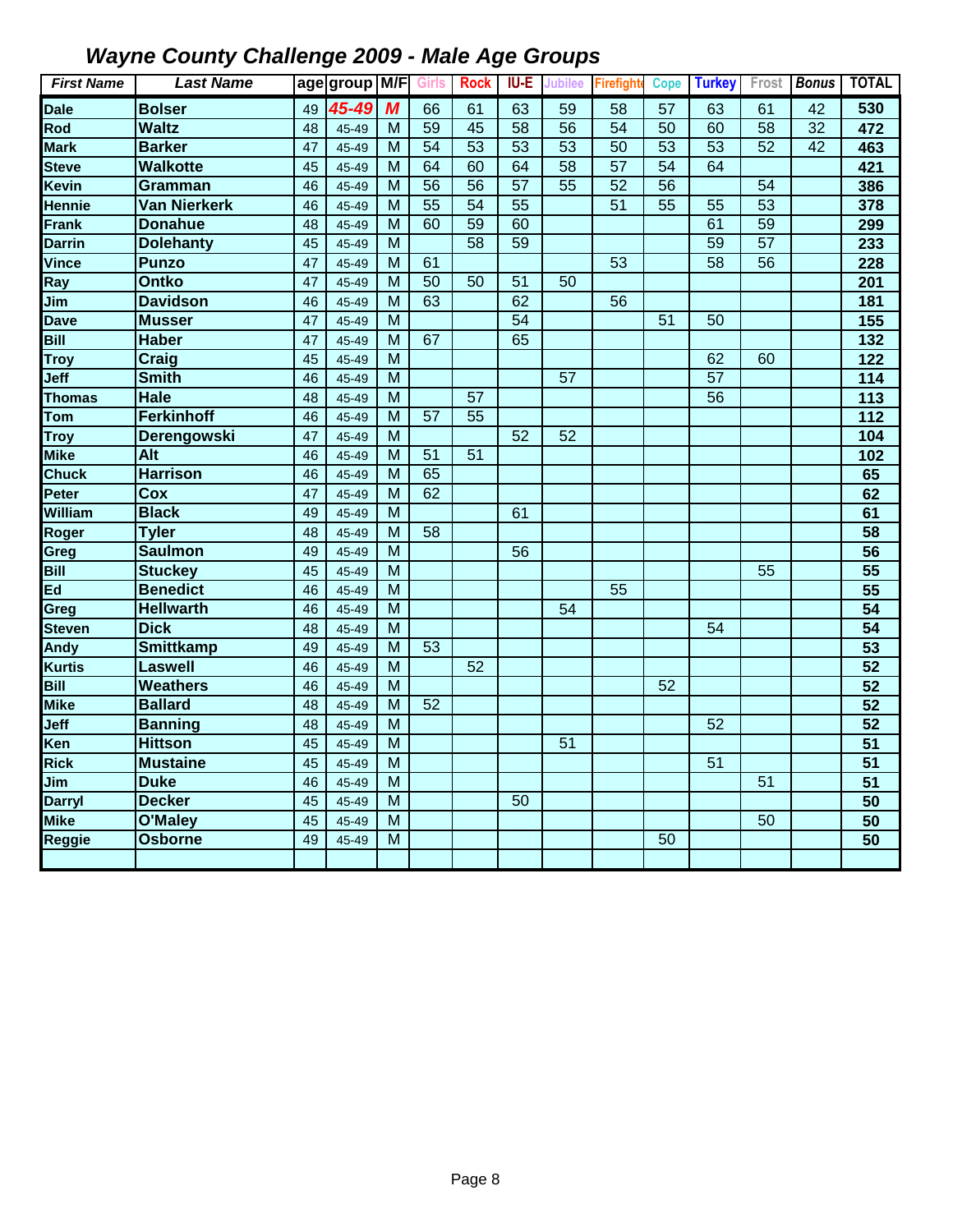| <b>First Name</b>   | <b>Last Name</b>  |    | age group M/F Girls |                         |    | <b>Rock</b>     | IU-E            | Jubilee | Firefight       | <b>Cope</b> | <b>Turkey</b> | Frost | <b>Bonus</b> | <b>TOTAL</b>      |
|---------------------|-------------------|----|---------------------|-------------------------|----|-----------------|-----------------|---------|-----------------|-------------|---------------|-------|--------------|-------------------|
| <mark>Joseph</mark> | <b>Parker</b>     | 52 | $50 - 54$           | M                       | 91 | 80              | 62              | 57      | 60              | 57          | 57            | 58    | 42           | 564               |
| Ronnie              | Lindley           | 53 | 50-54               | M                       | 54 | 56              | 57              | 54      | 57              | 54          | 56            | 56    | 42           | 486               |
| Raymond             | <b>Blevins</b>    | 51 | 50-54               | M                       | 52 | 55              | 55              | 53      | 56              | 51          | 55            | 54    | 42           | 473               |
| Greg                | <b>Kurtz</b>      | 52 | 50-54               | M                       | 51 | 54              | 53              | 51      | 54              | 52          | 53            | 52    | 42           | 462               |
| Ron                 | <b>McFadden</b>   | 54 | 50-54               | M                       | 50 | 51              | 51              | 50      | 51              |             | 50            | 50    |              | 353               |
| <b>Rick</b>         | <b>Moore</b>      | 50 | 50-54               | M                       |    |                 | 58              | 56      | 58              | 56          |               | 57    |              | 285               |
| <b>Mark</b>         | <b>Sheard</b>     | 50 | 50-54               | M                       | 56 | 60              | 61              |         | 59              |             |               |       |              | 236               |
| Joe                 | <b>Nocton</b>     | 53 | 50-54               | M                       | 55 | 59              |                 | 55      |                 | 53          |               |       |              | 222               |
| <b>Michael</b>      | <b>King</b>       | 54 | 50-54               | M                       | 45 |                 |                 |         | 52              |             | 54            | 55    |              | 206               |
| <b>Bob</b>          | Covington         | 53 | 50-54               | M                       | 45 | 50              | 50              |         | $\overline{50}$ |             |               |       |              | 195               |
| Tom                 | <b>Pennington</b> | 52 | 50-54               | M                       |    |                 | 52              | 52      | 53              |             |               |       |              | 157               |
| <b>Charles</b>      | Warner            | 50 | 50-54               | $\overline{\mathsf{M}}$ |    |                 |                 |         |                 | 50          | 52            | 53    |              | 155               |
| Bill                | Leveridge         | 53 | 50-54               | $\overline{\mathsf{M}}$ |    |                 |                 |         |                 |             | 58            | 59    |              | $\frac{117}{117}$ |
| <b>Terry</b>        | <b>Dryden</b>     | 50 | 50-54               | M                       |    | $\overline{58}$ | $\overline{56}$ |         |                 |             |               |       |              | 114               |
| Keith               | Runyon            | 50 | 50-54               | M                       | 53 | 57              |                 |         |                 |             |               |       |              | 110               |
| Alan                | <b>Bell</b>       | 51 | 50-54               | M                       |    |                 | 60              |         |                 |             |               |       |              | 60                |
| <b>Mark</b>         | <b>Barton</b>     | 53 | 50-54               | M                       |    |                 |                 |         |                 |             |               | 60    |              | 60                |
| <b>Richard</b>      | <b>Chew</b>       | 52 | 50-54               | M                       |    |                 | 59              |         |                 |             |               |       |              | $\overline{59}$   |
| <b>David</b>        | <b>Nicholson</b>  | 52 | 50-54               | M                       |    |                 |                 |         |                 | 55          |               |       |              | 55                |
| Doug                | <b>Myers</b>      | 54 | 50-54               | M                       |    |                 |                 |         | 55              |             |               |       |              | 55                |
| Anton               | Payne             | 50 | 50-54               | M                       |    |                 | 54              |         |                 |             |               |       |              | 54                |
| <b>David</b>        | Wetzel            | 50 | 50-54               | M                       |    | 53              |                 |         |                 |             |               |       |              | 53                |
| Dan                 | <b>McFarland</b>  | 54 | 50-54               | M                       |    | 52              |                 |         |                 |             |               |       |              | 52                |
| <b>Stephen</b>      | Johnson           | 52 | 50-54               | M                       |    |                 |                 |         |                 |             |               | 51    |              | 51                |
| <b>James</b>        | Hoffman           | 54 | 50-54               | M                       |    |                 |                 |         |                 |             | 51            |       |              | 51                |
| Phil                | <b>Bayer</b>      | 51 | 50-54               | M                       |    |                 | 50              |         |                 |             |               |       |              | 50                |
|                     |                   |    |                     |                         |    |                 |                 |         |                 |             |               |       |              |                   |

| <b>First Name</b> | <b>Last Name</b>  |    | 'age group M/F |   | Girls | <b>Rock</b> | <b>IU-E</b> | Jubilee | Firefight <sup>/</sup> | <b>Cope</b> | <b>Turkey</b> | Frost | <b>Bonus</b> | <b>TOTAL</b> |
|-------------------|-------------------|----|----------------|---|-------|-------------|-------------|---------|------------------------|-------------|---------------|-------|--------------|--------------|
| <b>Bob</b>        | <b>Gibbs</b>      | 57 | 55-59          | M | 53    | 52          | 55          | 53      | 52                     | 53          | 59            | 59    | 42           | 478          |
| <b>Thomas</b>     | <b>Sheard</b>     | 55 | 55-59          | M | 51    | 51          | 54          | 51      | 51                     | 51          | 54            | 55    | 42           | 460          |
| Tom               | <b>Carrico</b>    | 56 | 55-59          | M | 50    | 50          | 51          | 50      | 50                     | 50          | 53            | 53    | 42           | 449          |
| Gary              | <b>Rodefeld</b>   | 55 | 55-59          | M | 52    |             | 56          | 54      | 53                     | 54          |               |       |              | 269          |
| Dana              | Reihman           | 55 | 55-59          | M |       |             |             | 52      |                        | 52          | 55            | 56    |              | 215          |
| <b>Danny</b>      | <b>Spears</b>     | 59 | 55-59          | M |       |             |             |         |                        |             | 56            | 58    |              | 114          |
| <b>Clifford</b>   | <b>Clark</b>      | 56 | 55-59          | M |       |             |             |         |                        |             | 50            | 50    |              | 100          |
| <b>James</b>      | <b>Bumb</b>       | 55 | 55-59          | M |       |             |             |         |                        |             | 58            |       |              | 58           |
| <b>Richard</b>    | <b>Barton</b>     | 56 | 55-59          | M |       |             |             |         |                        |             |               | 57    |              | 57           |
| Johan             | De Jong           | 58 | 55-59          | M |       |             |             |         |                        |             | 57            |       |              | 57           |
| <b>Patrick</b>    | <b>Williams</b>   | 59 | 55-59          | M |       |             |             |         |                        |             |               | 54    |              | 54           |
| Kim               | <b>Bullerdick</b> | 55 | 55-59          | M |       |             | 53          |         |                        |             |               |       |              | 53           |
| <b>Terry</b>      | <b>Randall</b>    | 55 | 55-59          | M |       |             |             |         |                        |             | 52            |       |              | 52           |
| <b>Neil</b>       | <b>Sabine</b>     | 56 | 55-59          | M |       |             | 52          |         |                        |             |               |       |              | 52           |
| <b>Bruce</b>      | <b>Phillips</b>   | 58 | 55-59          | M |       |             |             |         |                        |             |               | 52    |              | 52           |
| Dana              | <b>Budd</b>       | 55 | 55-59          | M |       |             |             |         |                        |             |               | 51    |              | 51           |
| <b>Kevin</b>      | <b>Myers</b>      | 56 | 55-59          | M |       |             |             |         |                        |             | 51            |       |              | 51           |
| John              | Jewell            | 57 | 55-59          | M |       |             | 50          |         |                        |             |               |       |              | 50           |
|                   |                   |    |                |   |       |             |             |         |                        |             |               |       |              |              |